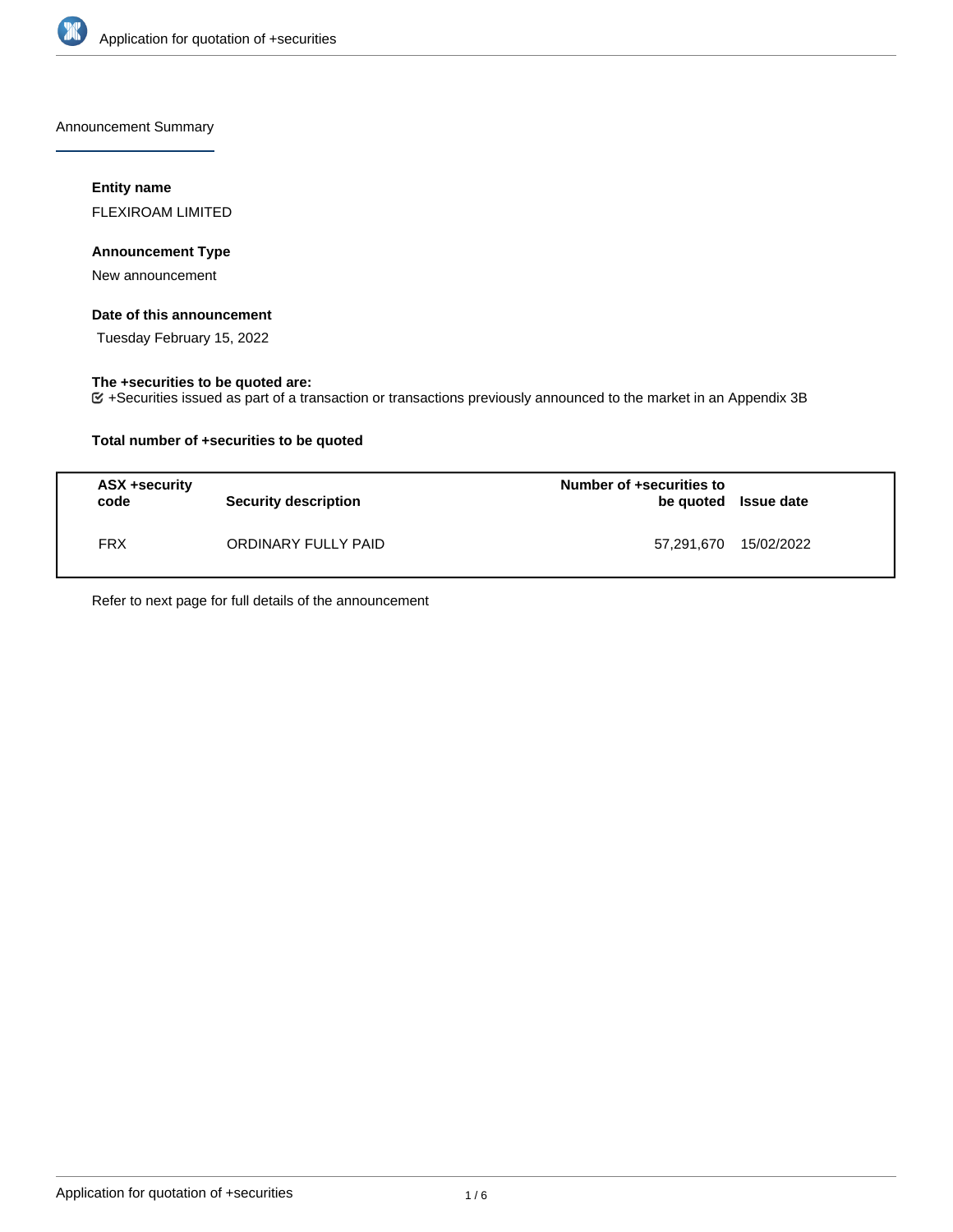

Part 1 - Entity and announcement details

## **1.1 Name of entity**

FLEXIROAM LIMITED

We (the entity named above) apply for +quotation of the following +securities and agree to the matters set out in Appendix 2A of the ASX Listing Rules.

**1.2 Registered number type** ABN

**Registration number** 27143777397

**1.3 ASX issuer code** FRX

**1.4 The announcement is**

New announcement

### **1.5 Date of this announcement**

15/2/2022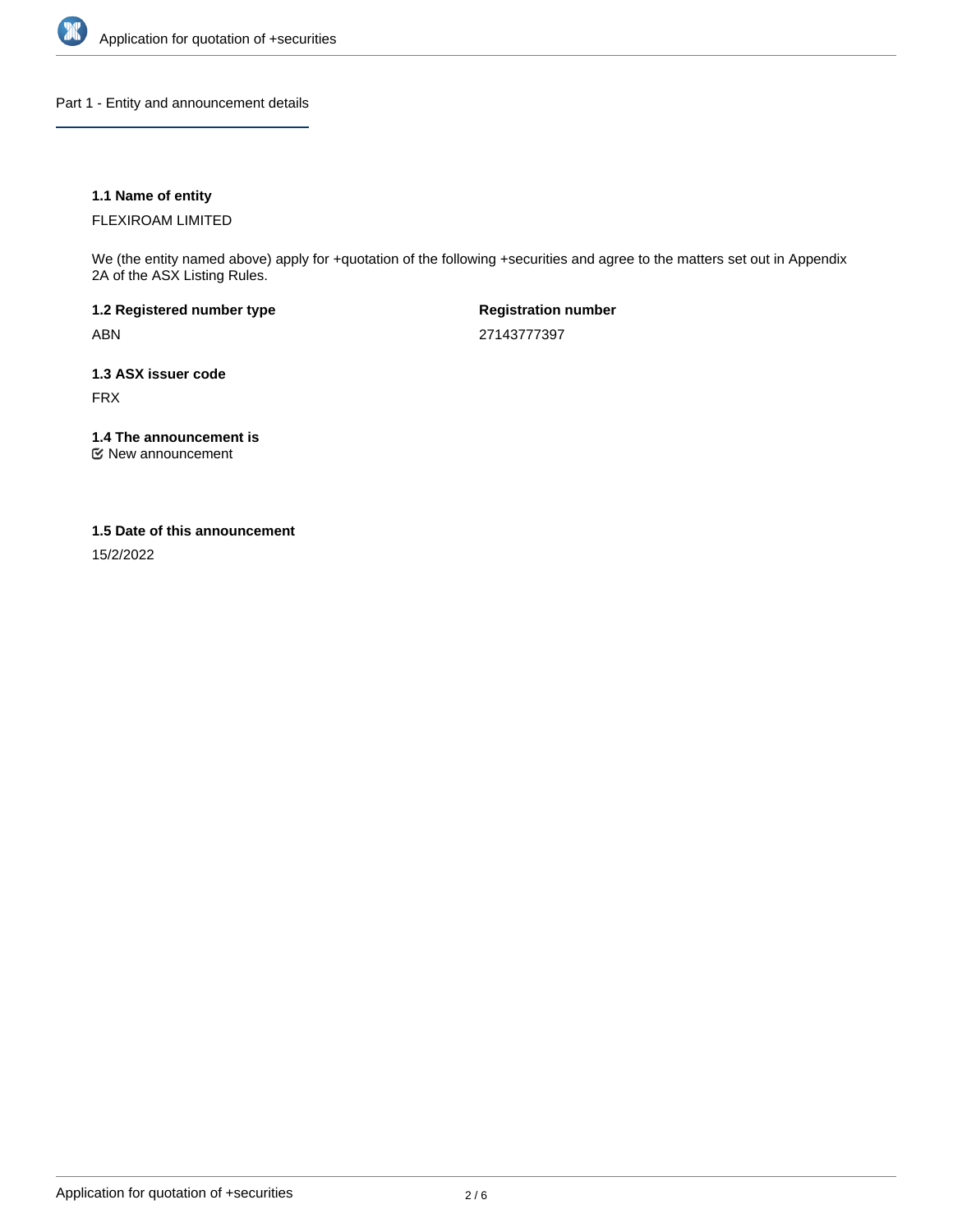

# Part 2 - Type of Issue

## **2.1 The +securities to be quoted are:**

+Securities issued as part of a transaction or transactions previously announced to the market in an Appendix 3B

#### **Previous Appendix 3B details:**

| <b>Announcement Date and</b><br>Time | <b>Announcement Title</b>                          | Selected Appendix 3B to submit quotation<br>reauest |  |
|--------------------------------------|----------------------------------------------------|-----------------------------------------------------|--|
| 10-Feb-2022 09:45                    | New - Proposed issue of securities -<br><b>FRX</b> | A placement or other type of issue                  |  |

**2.3a.2 Are there any further issues of +securities yet to take place to complete the transaction(s) referred to in the Appendix 3B?**

No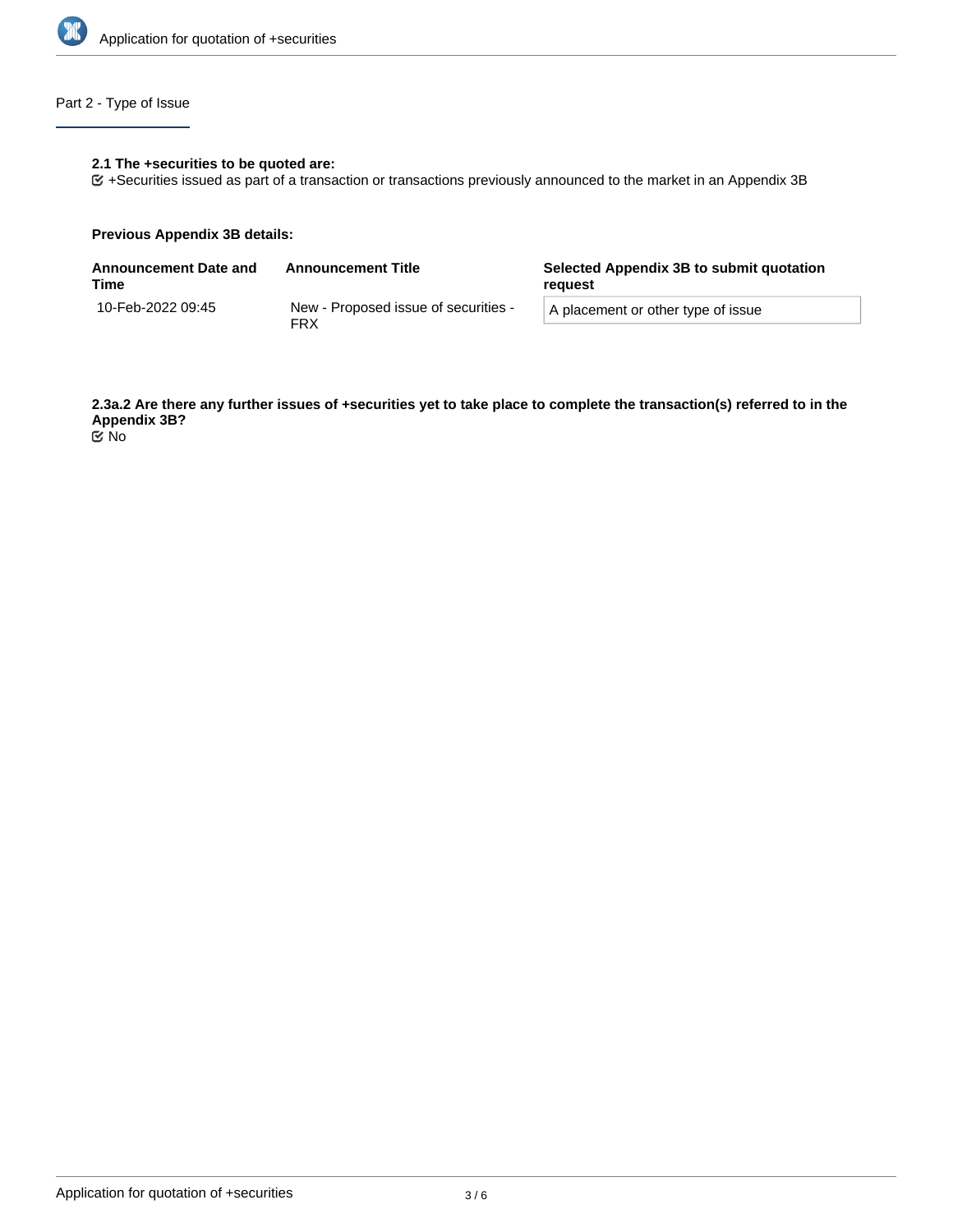

Part 3A - number and type of +securities to be quoted where issue has previously been notified to ASX in an Appendix 3B

### Placement Details

**ASX +security code and description**

FRX : ORDINARY FULLY PAID

**Issue date**

15/2/2022

Distribution Schedule

**Provide a distribution schedule for the new +securities according to the categories set out in the left hand column including the number of recipients and the total percentage of the new +securities held by the recipients in each category.**

| Number of +securities held | <b>Number of holders</b> | Total percentage of +securities held<br>For example, to enter a value of 50%<br>please input as 50.00 |
|----------------------------|--------------------------|-------------------------------------------------------------------------------------------------------|
| $1 - 1,000$                |                          | $\frac{0}{0}$                                                                                         |
| $1,001 - 5,000$            |                          | $\frac{0}{0}$                                                                                         |
| $5,001 - 10,000$           |                          | $\frac{0}{0}$                                                                                         |
| 10,001 - 100,000           |                          | %                                                                                                     |
| 100,001 and over           | 13                       | 100.00 %                                                                                              |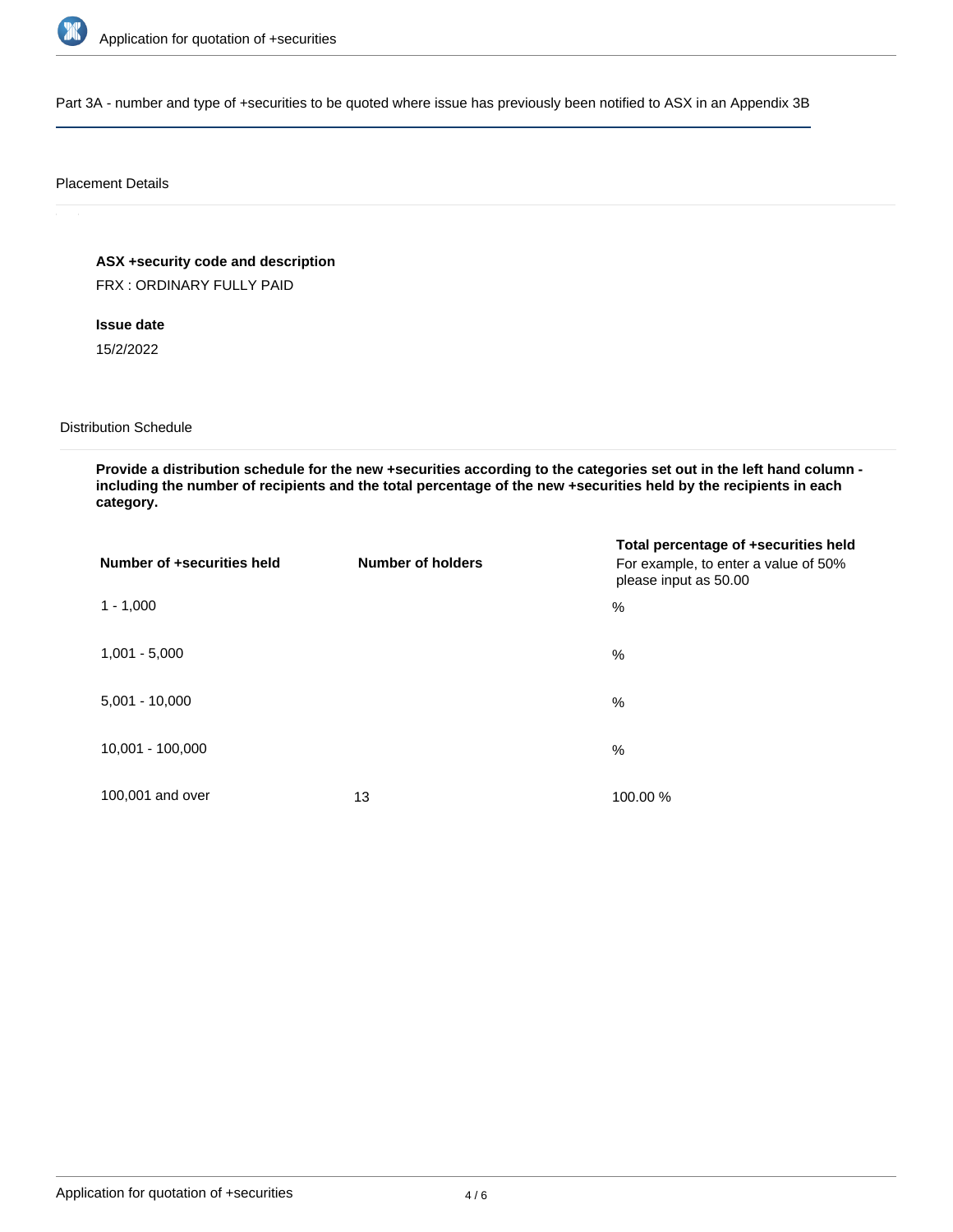

Issue details

| Number of +securities to be quoted<br>57,291,670                                      |                                        |  |  |  |
|---------------------------------------------------------------------------------------|----------------------------------------|--|--|--|
| Are the +securities being issued for a cash consideration?<br>$\mathfrak C$ Yes       |                                        |  |  |  |
| In what currency is the cash consideration being paid?                                | What is the issue price per +security? |  |  |  |
| AUD - Australian Dollar                                                               | AUD 0.04800000                         |  |  |  |
| Any other information the entity wishes to provide about the +securities to be quoted |                                        |  |  |  |

Refer ASX Announcement dated 10 February 2022 for further information on the placement.